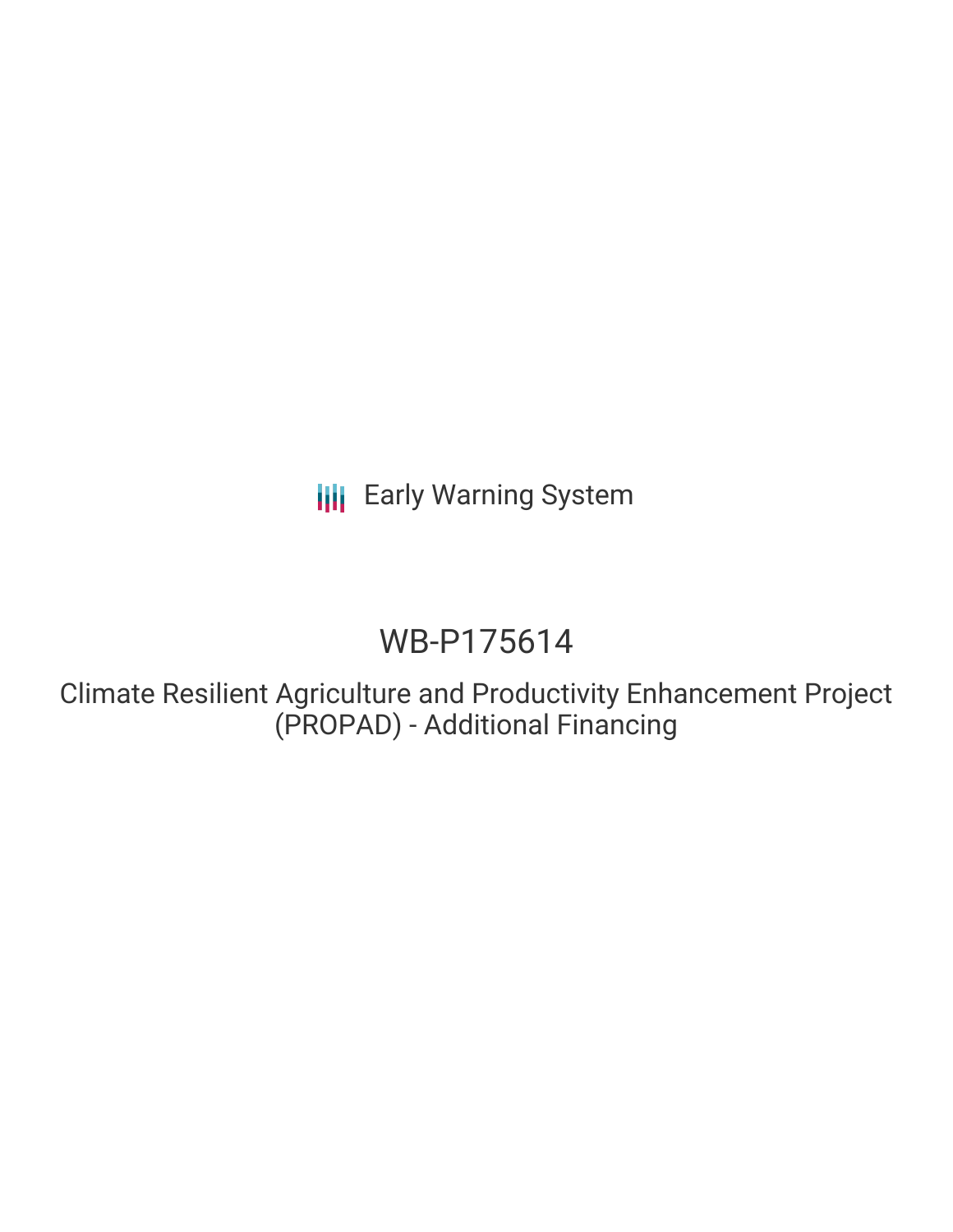

# Early Warning System

Climate Resilient Agriculture and Productivity Enhancement Project (PROPAD) - Additional Financing

#### **Quick Facts**

| <b>Countries</b>              | Chad                     |
|-------------------------------|--------------------------|
| <b>Financial Institutions</b> | World Bank (WB)          |
| <b>Status</b>                 | Active                   |
| <b>Bank Risk Rating</b>       | U                        |
| <b>Borrower</b>               | Government of chad       |
| <b>Sectors</b>                | Agriculture and Forestry |
| <b>Investment Type(s)</b>     | Loan                     |
| <b>Loan Amount (USD)</b>      | \$15.00 million          |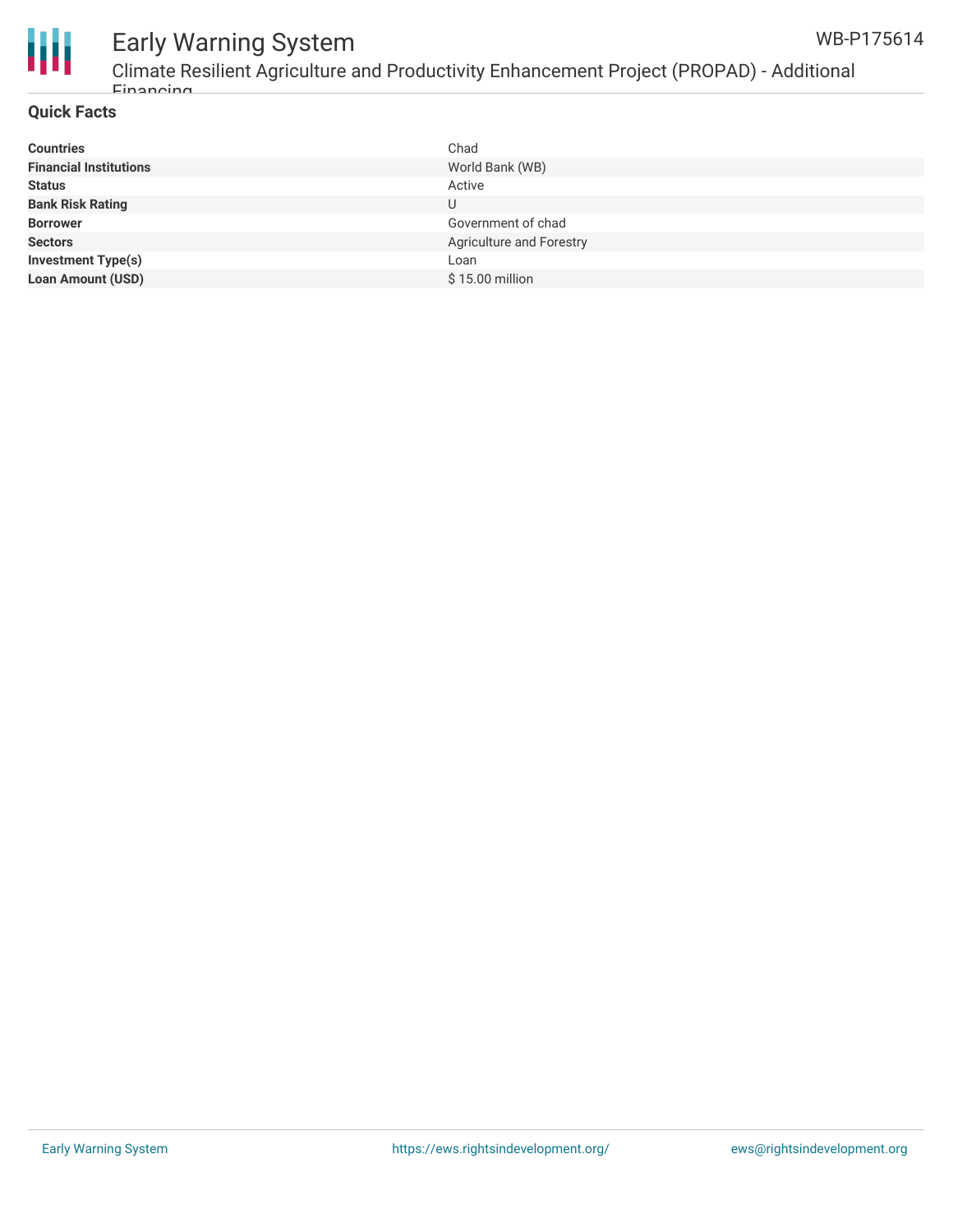



## Early Warning System Climate Resilient Agriculture and Productivity Enhancement Project (PROPAD) - Additional Financing

### **Project Description**

This project objective is "to promote the adoption of improved technologies leading to increased productivity and to enhance the climate resilience of agricultural production systems in the areas in the country of Chad.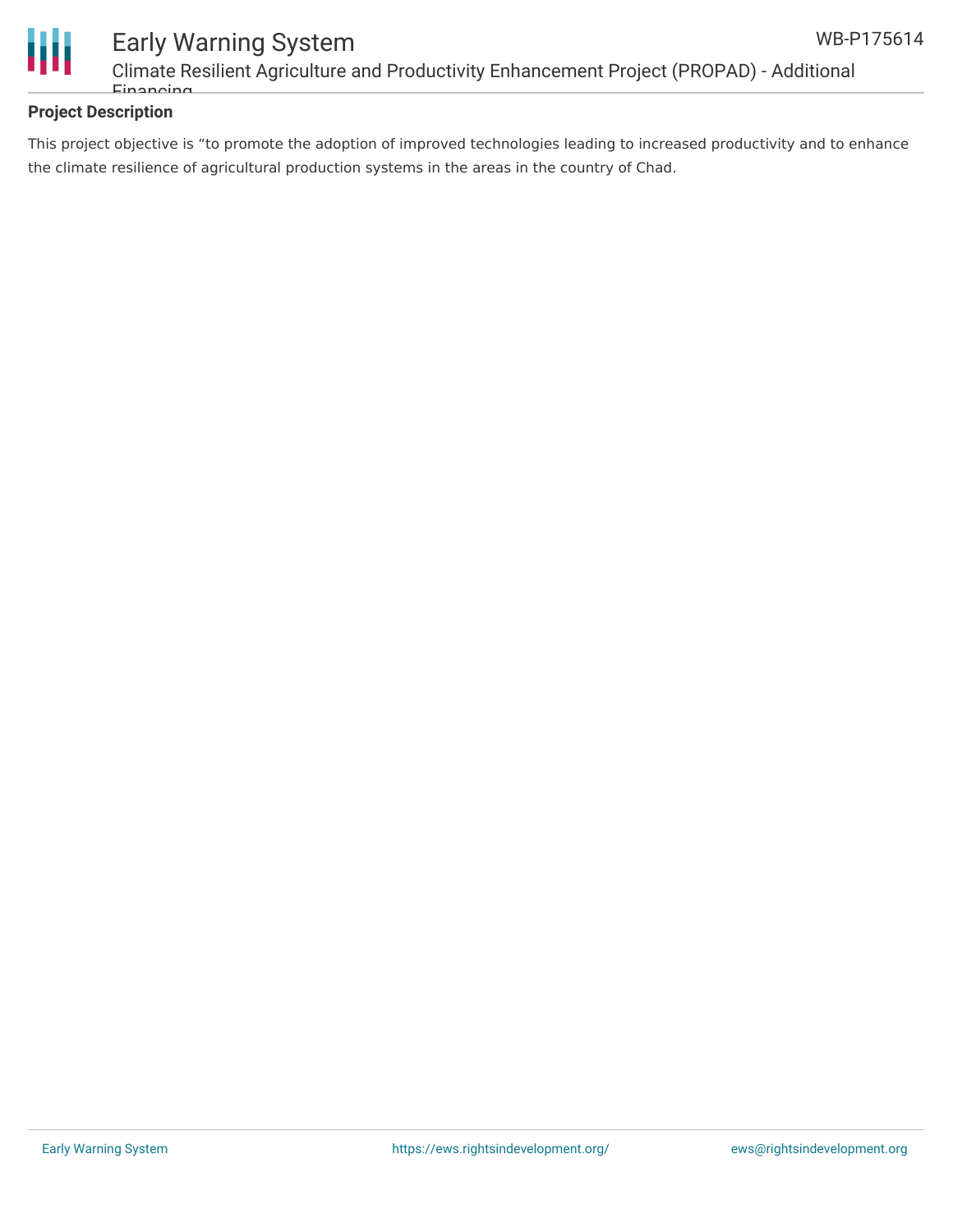



# Early Warning System

Climate Resilient Agriculture and Productivity Enhancement Project (PROPAD) - Additional Financing

### **Investment Description**

World Bank (WB)